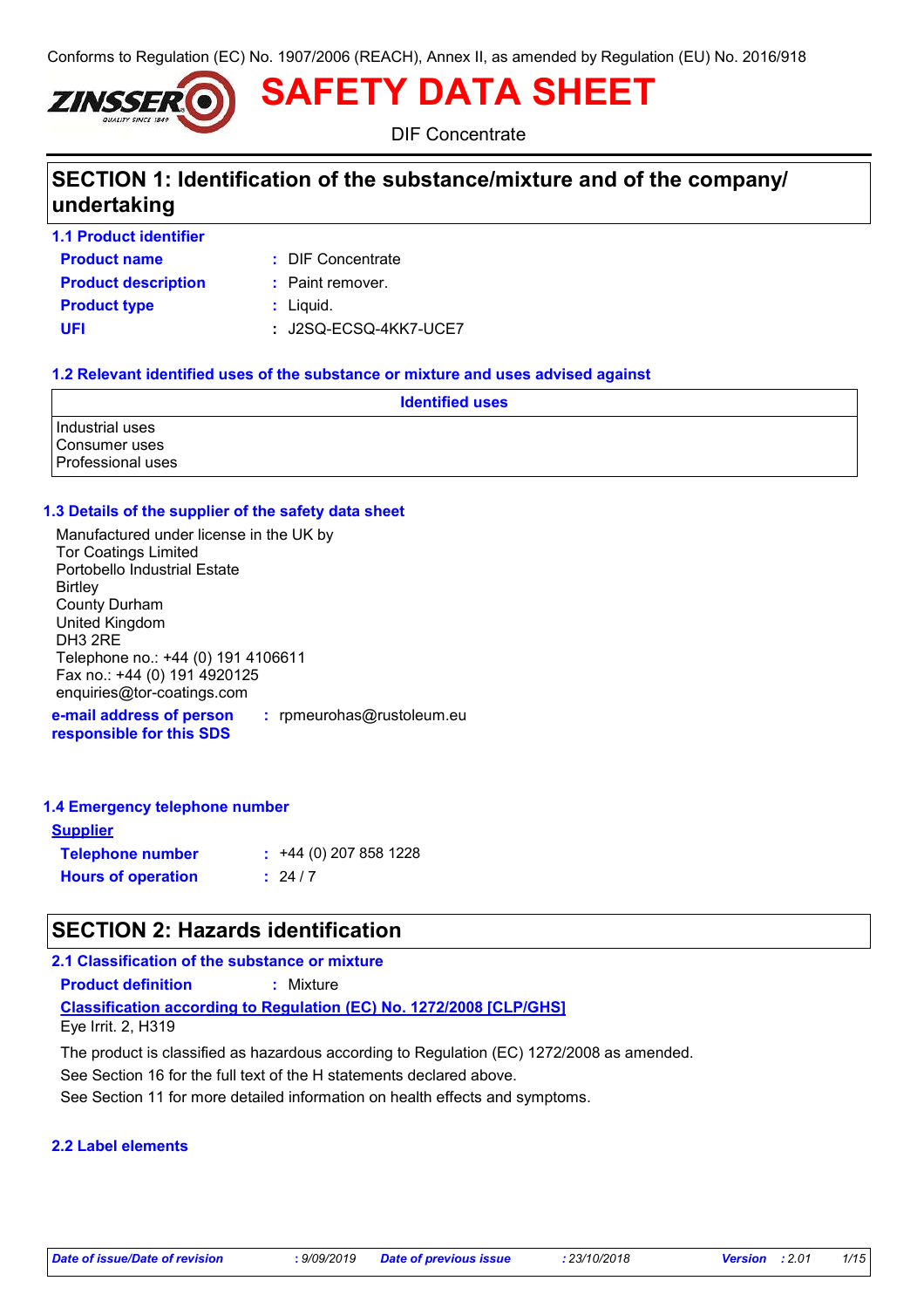| <b>SECTION 2: Hazards identification</b> |  |
|------------------------------------------|--|
|------------------------------------------|--|

| <b>Hazard pictograms</b>                                                |                                                                                                                                                                       |
|-------------------------------------------------------------------------|-----------------------------------------------------------------------------------------------------------------------------------------------------------------------|
|                                                                         |                                                                                                                                                                       |
|                                                                         |                                                                                                                                                                       |
| <b>Signal word</b>                                                      | : Warning                                                                                                                                                             |
| <b>Hazard statements</b>                                                | : Causes serious eye irritation.                                                                                                                                      |
| <b>Precautionary statements</b>                                         |                                                                                                                                                                       |
| <b>General</b>                                                          | : P102 - Keep out of reach of children.                                                                                                                               |
|                                                                         | P103 - Read label before use.                                                                                                                                         |
| <b>Prevention</b>                                                       | P101 - If medical advice is needed, have product container or label at hand.<br>: P280 - Wear protective gloves and face protection: nitrile rubber gloves and Safety |
|                                                                         | glasses with side shields.                                                                                                                                            |
| <b>Response</b>                                                         | : P305 - IF IN EYES:                                                                                                                                                  |
|                                                                         | P351 - Rinse cautiously with water for several minutes.<br>P338 - Remove contact lenses, if present and easy to do. Continue rinsing.                                 |
|                                                                         | P337 - If eye irritation persists:                                                                                                                                    |
|                                                                         | P313 - Get medical attention.                                                                                                                                         |
| <b>Storage</b>                                                          | : Not applicable.                                                                                                                                                     |
| <b>Disposal</b>                                                         | : P501 - Dispose of contents and container in accordance with all local, regional,<br>national and international regulations.                                         |
| <b>Hazardous ingredients</b>                                            | : Not applicable.                                                                                                                                                     |
| <b>Supplemental label</b><br>elements                                   | : Contains Amylase, $\alpha$ . May produce an allergic reaction.                                                                                                      |
| <b>Detergents - Regulation</b>                                          | : Not applicable.                                                                                                                                                     |
| (EC) No 907/2006 - Annex                                                |                                                                                                                                                                       |
| <b>VII A</b>                                                            |                                                                                                                                                                       |
| <b>Annex XVII - Restrictions</b>                                        | : Not applicable.                                                                                                                                                     |
| on the manufacture,<br>placing on the market and                        |                                                                                                                                                                       |
| use of certain dangerous                                                |                                                                                                                                                                       |
| substances, mixtures and<br><b>articles</b>                             |                                                                                                                                                                       |
|                                                                         |                                                                                                                                                                       |
| <b>Special packaging requirements</b><br><b>Containers to be fitted</b> | : Not applicable.                                                                                                                                                     |
| with child-resistant                                                    |                                                                                                                                                                       |
| fastenings                                                              |                                                                                                                                                                       |
| Tactile warning of danger : Not applicable.                             |                                                                                                                                                                       |
| 2.3 Other hazards                                                       |                                                                                                                                                                       |
| <b>Product meets the criteria</b>                                       | : This mixture does not contain any substances that are assessed to be a PBT or a                                                                                     |
| for PBT or vPvB according<br>to Regulation (EC) No.                     | vPvB.                                                                                                                                                                 |
| 1907/2006, Annex XIII                                                   |                                                                                                                                                                       |
| Other hazards which do                                                  | : None known.                                                                                                                                                         |
| not result in classification                                            |                                                                                                                                                                       |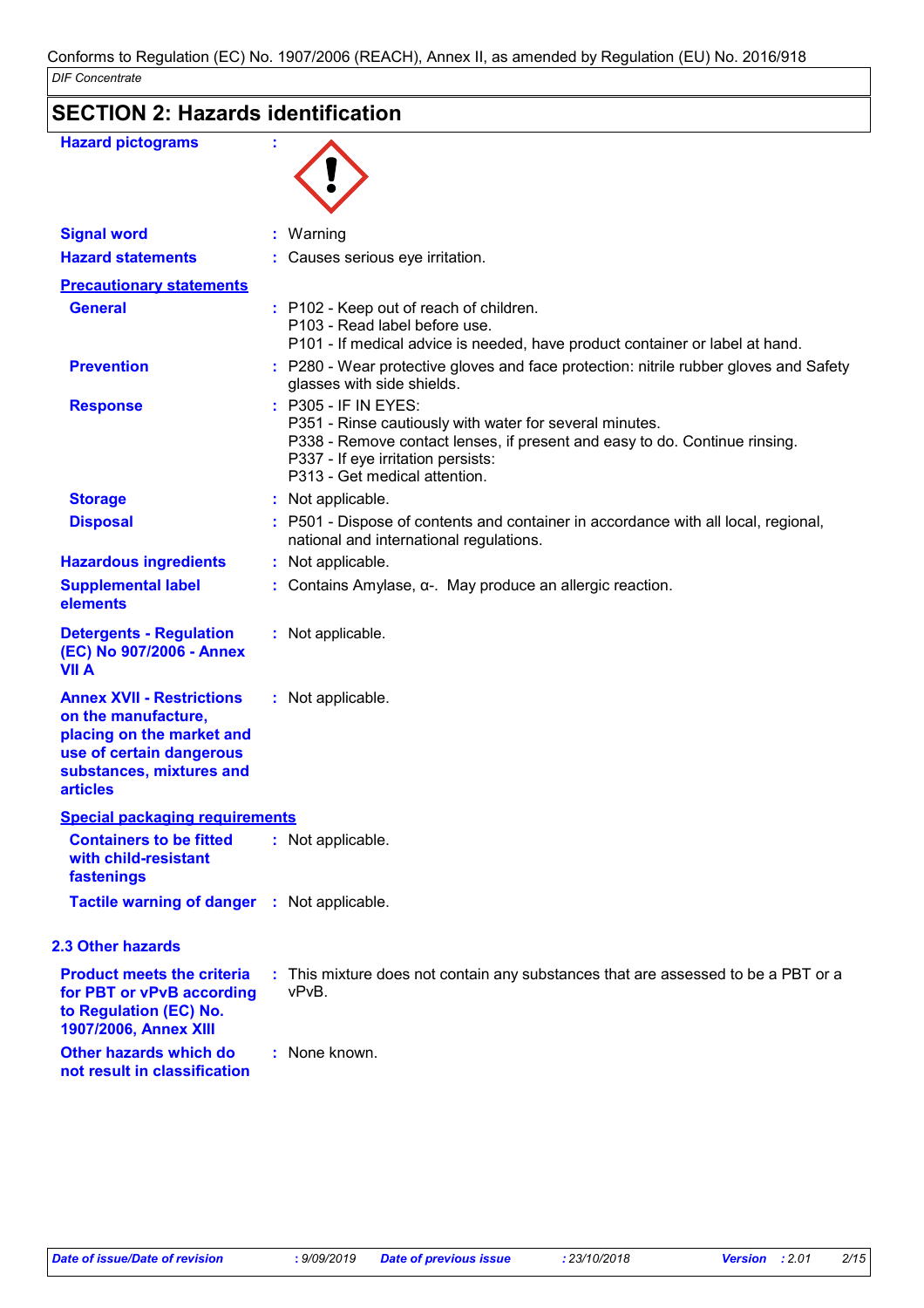# **SECTION 3: Composition/information on ingredients**

| <b>3.2 Mixtures</b>                          | Mixture                                                          |               |                                                                                                                      |             |
|----------------------------------------------|------------------------------------------------------------------|---------------|----------------------------------------------------------------------------------------------------------------------|-------------|
|                                              |                                                                  |               | <b>Classification</b>                                                                                                |             |
| <b>Product/ingredient</b><br>name            | <b>Identifiers</b>                                               | $\frac{9}{6}$ | <b>Regulation (EC) No. 1272/2008 [CLP]</b>                                                                           | <b>Type</b> |
| (2-methoxymethylethoxy) REACH #:<br>propanol | 01-2119450011-60<br>EC: 252-104-2<br>CAS: 34590-94-8             | $≥10 - ≤25$   | Not classified.                                                                                                      | $[2]$       |
| N,N-dimethyl<br>9-decenamide                 | REACH#:<br>01-2120058432-61<br>CAS: 1356964-77-6                 | $\leq 5$      | Acute Tox. 4, H302<br>Skin Irrit. 2, H315<br>Eye Irrit. 2, H319<br><b>STOT SE 3, H335</b><br>Aquatic Chronic 3, H412 | $[1]$       |
| Alcohols, C9-11,<br>ethoxylated              | REACH #:<br>01-2119980051-45<br>EC: 614-482-0<br>CAS: 68439-46-3 | $3$           | Acute Tox. 4, H302<br>Eye Dam. 1, H318                                                                               | $[1]$       |
| Amylase, α-                                  | EC: 232-565-6<br>CAS: 9000-90-2                                  | $<$ 1         | Resp. Sens. 1, H334                                                                                                  | [1]         |
|                                              |                                                                  |               | See Section 16 for the full text of the<br>H statements declared above.                                              |             |

There are no additional ingredients present which, within the current knowledge of the supplier and in the concentrations applicable, are classified as hazardous to health or the environment, are PBTs, vPvBs or Substances of

equivalent concern, or have been assigned a workplace exposure limit and hence require reporting in this section. Type

[1] Substance classified with a health or environmental hazard

[2] Substance with a workplace exposure limit

[3] Substance meets the criteria for PBT according to Regulation (EC) No. 1907/2006, Annex XIII

[4] Substance meets the criteria for vPvB according to Regulation (EC) No. 1907/2006, Annex XIII

[5] Substance of equivalent concern

[6] Additional disclosure due to company policy

Occupational exposure limits, if available, are listed in Section 8.

# **SECTION 4: First aid measures**

#### **4.1 Description of first aid measures**

| <b>General</b>                    | : In all cases of doubt, or when symptoms persist, seek medical attention. Never give<br>anything by mouth to an unconscious person. If unconscious, place in recovery<br>position and seek medical advice. |
|-----------------------------------|-------------------------------------------------------------------------------------------------------------------------------------------------------------------------------------------------------------|
| <b>Eye contact</b>                | : Remove contact lenses, irrigate copiously with clean, fresh water, holding the<br>eyelids apart for at least 10 minutes and seek immediate medical advice.                                                |
| <b>Inhalation</b>                 | : Remove to fresh air. Keep person warm and at rest. If not breathing, if breathing is<br>irregular or if respiratory arrest occurs, provide artificial respiration or oxygen by<br>trained personnel.      |
| <b>Skin contact</b>               | : Remove contaminated clothing and shoes. Wash skin thoroughly with soap and<br>water or use recognised skin cleanser. Do NOT use solvents or thinners.                                                     |
| <b>Ingestion</b>                  | : If swallowed, seek medical advice immediately and show the container or label.<br>Keep person warm and at rest. Do NOT induce vomiting.                                                                   |
| <b>Protection of first-aiders</b> | : No action shall be taken involving any personal risk or without suitable training. It<br>may be dangerous to the person providing aid to give mouth-to-mouth resuscitation.                               |

#### **4.2 Most important symptoms and effects, both acute and delayed**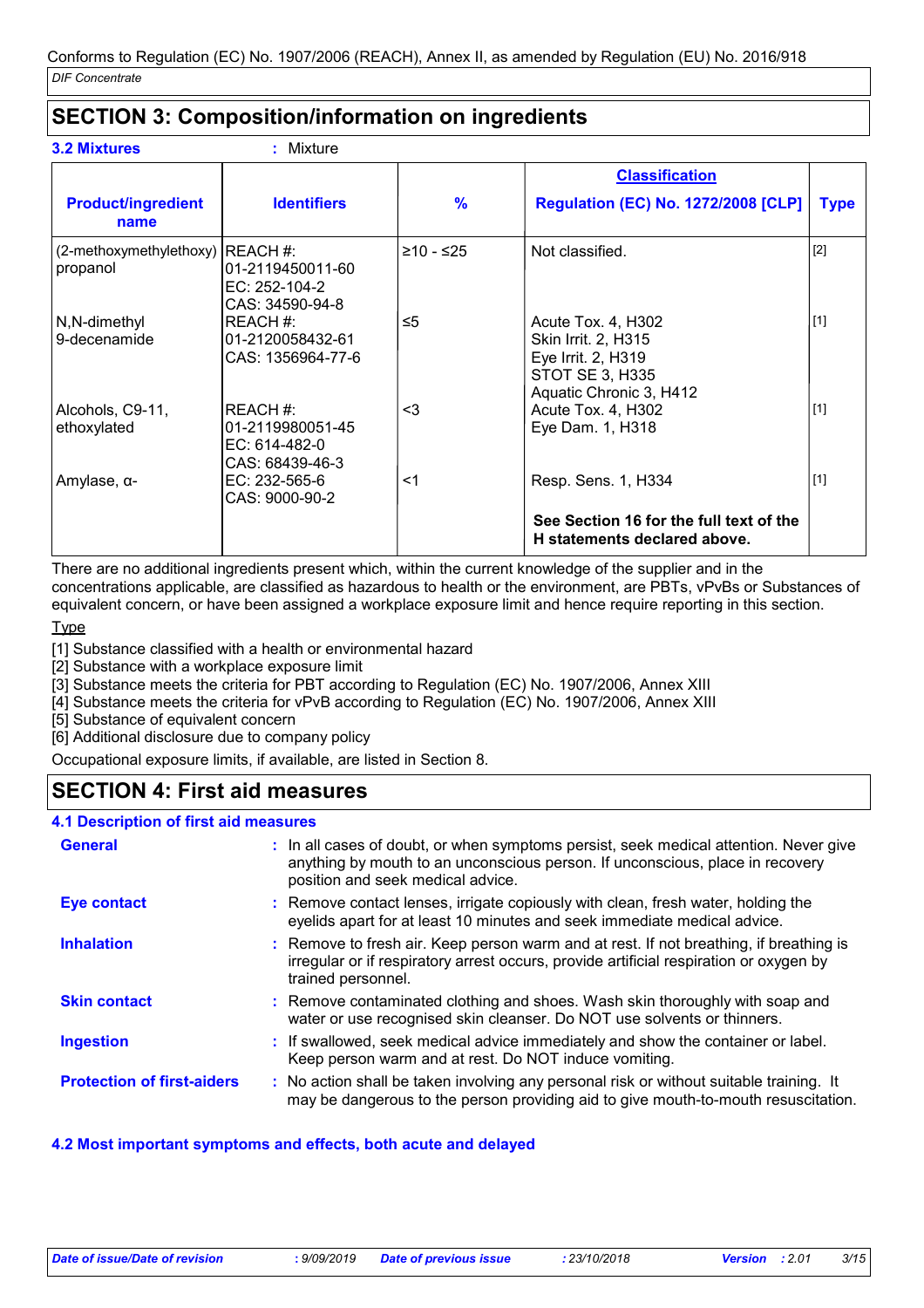### **SECTION 4: First aid measures**

There are no data available on the mixture itself. The mixture has been assessed following the conventional method of the CLP Regulation (EC) No 1272/2008 and is classified for toxicological properties accordingly. See Sections 2 and 3 for details.

Repeated or prolonged contact with the mixture may cause removal of natural fat from the skin, resulting in nonallergic contact dermatitis and absorption through the skin.

If splashed in the eyes, the liquid may cause irritation and reversible damage.

Ingestion may cause nausea, diarrhea and vomiting.

This takes into account, where known, delayed and immediate effects and also chronic effects of components from short-term and long-term exposure by oral, inhalation and dermal routes of exposure and eye contact.

Contains Amylase, α-. May produce an allergic reaction.

#### **Over-exposure signs/symptoms**

| Eye contact         | : Adverse symptoms may include the following:<br>pain or irritation<br>watering<br>redness |
|---------------------|--------------------------------------------------------------------------------------------|
| <b>Inhalation</b>   | : No specific data.                                                                        |
| <b>Skin contact</b> | : No specific data.                                                                        |
| <b>Ingestion</b>    | : No specific data.                                                                        |

#### **4.3 Indication of any immediate medical attention and special treatment needed**

| <b>Notes to physician</b>                 | Treat symptomatically. Contact poison treatment specialist immediately if large |  |  |  |
|-------------------------------------------|---------------------------------------------------------------------------------|--|--|--|
| quantities have been ingested or inhaled. |                                                                                 |  |  |  |
|                                           |                                                                                 |  |  |  |

**Specific treatments :** No specific treatment.

See toxicological information (Section 11)

| <b>SECTION 5: Firefighting measures</b>                  |                                                                                                                                                                                                                                                                                                                                                                       |
|----------------------------------------------------------|-----------------------------------------------------------------------------------------------------------------------------------------------------------------------------------------------------------------------------------------------------------------------------------------------------------------------------------------------------------------------|
| 5.1 Extinguishing media                                  |                                                                                                                                                                                                                                                                                                                                                                       |
| <b>Suitable extinguishing</b><br>media                   | : Recommended: alcohol-resistant foam, $CO2$ , powders, water spray.                                                                                                                                                                                                                                                                                                  |
| <b>Unsuitable extinguishing</b><br>media                 | : Do not use water jet.                                                                                                                                                                                                                                                                                                                                               |
|                                                          | 5.2 Special hazards arising from the substance or mixture                                                                                                                                                                                                                                                                                                             |
| <b>Hazards from the</b><br>substance or mixture          | : In a fire or if heated, a pressure increase will occur and the container may burst.                                                                                                                                                                                                                                                                                 |
| <b>Hazardous thermal</b><br>decomposition products       | : Decomposition products may include the following materials:<br>carbon dioxide<br>carbon monoxide                                                                                                                                                                                                                                                                    |
| <b>5.3 Advice for firefighters</b>                       |                                                                                                                                                                                                                                                                                                                                                                       |
| <b>Special protective actions</b><br>for fire-fighters   | : Promptly isolate the scene by removing all persons from the vicinity of the incident if<br>there is a fire. No action shall be taken involving any personal risk or without<br>suitable training.                                                                                                                                                                   |
| <b>Special protective</b><br>equipment for fire-fighters | : Fire-fighters should wear appropriate protective equipment and self-contained<br>breathing apparatus (SCBA) with a full face-piece operated in positive pressure<br>mode. Clothing for fire-fighters (including helmets, protective boots and gloves)<br>conforming to European standard EN 469 will provide a basic level of protection for<br>chemical incidents. |
| <b>Additional information</b>                            | : No unusual hazard if involved in a fire.                                                                                                                                                                                                                                                                                                                            |
|                                                          |                                                                                                                                                                                                                                                                                                                                                                       |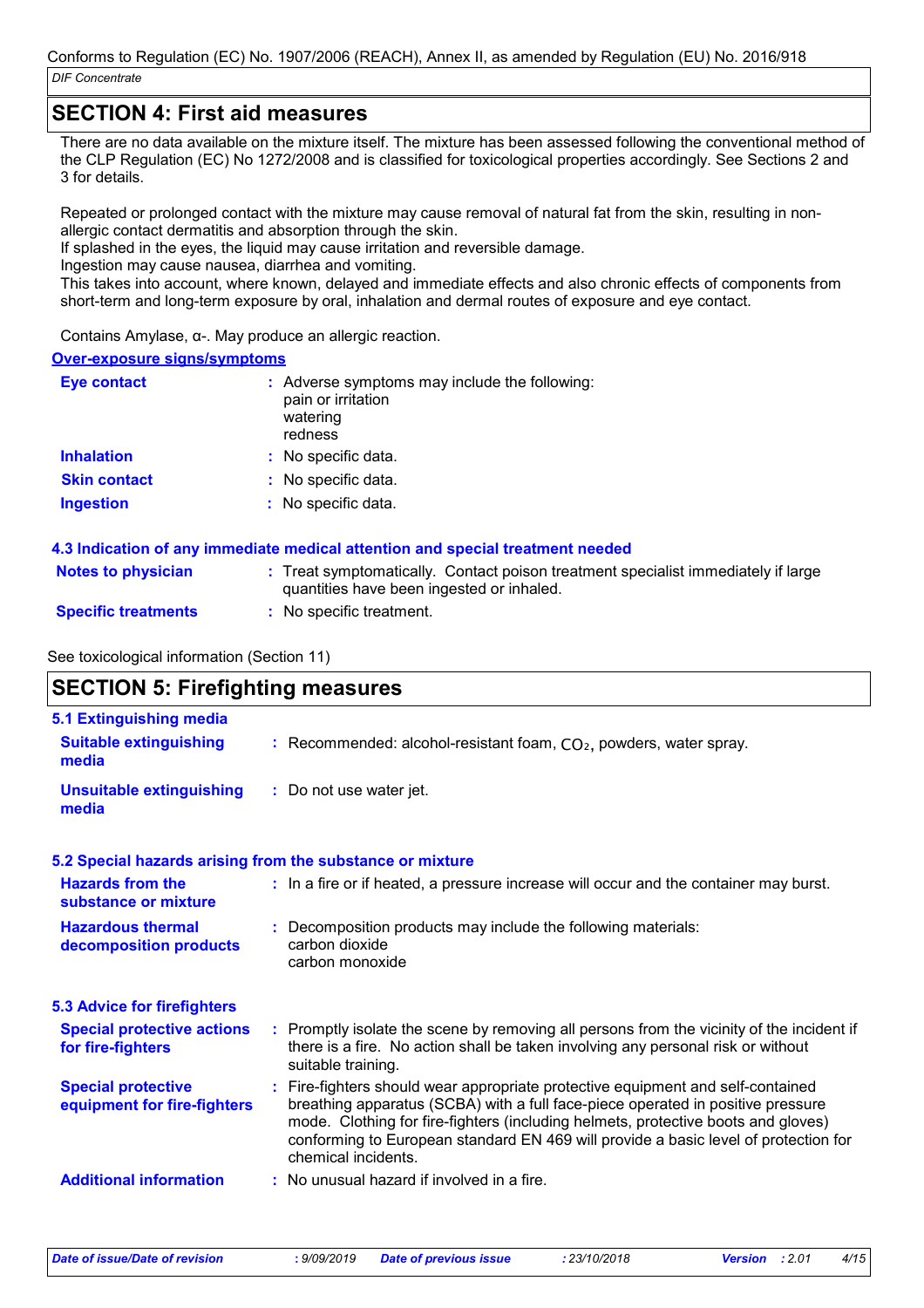# **SECTION 6: Accidental release measures**

|                                                          | 6.1 Personal precautions, protective equipment and emergency procedures                                                                                                                                                                                                                                                                                                                                                                                                                                                                                                                           |  |
|----------------------------------------------------------|---------------------------------------------------------------------------------------------------------------------------------------------------------------------------------------------------------------------------------------------------------------------------------------------------------------------------------------------------------------------------------------------------------------------------------------------------------------------------------------------------------------------------------------------------------------------------------------------------|--|
| For non-emergency<br>personnel                           | : No action shall be taken involving any personal risk or without suitable training.<br>Evacuate surrounding areas. Keep unnecessary and unprotected personnel from<br>entering. Do not touch or walk through spilt material. Avoid breathing vapour or<br>mist. Provide adequate ventilation. Wear appropriate respirator when ventilation is<br>inadequate. Put on appropriate personal protective equipment.                                                                                                                                                                                   |  |
| For emergency responders :                               | If specialised clothing is required to deal with the spillage, take note of any<br>information in Section 8 on suitable and unsuitable materials. See also the<br>information in "For non-emergency personnel".                                                                                                                                                                                                                                                                                                                                                                                   |  |
| <b>6.2 Environmental</b><br>precautions                  | : Avoid dispersal of spilt material and runoff and contact with soil, waterways, drains<br>and sewers. Inform the relevant authorities if the product has caused environmental<br>pollution (sewers, waterways, soil or air).                                                                                                                                                                                                                                                                                                                                                                     |  |
| 6.3 Methods and material for containment and cleaning up |                                                                                                                                                                                                                                                                                                                                                                                                                                                                                                                                                                                                   |  |
| <b>Small spill</b>                                       | : Stop leak if without risk. Move containers from spill area. Dilute with water and mop<br>up if water-soluble. Alternatively, or if water-insoluble, absorb with an inert dry<br>material and place in an appropriate waste disposal container. Dispose of via a<br>licensed waste disposal contractor.                                                                                                                                                                                                                                                                                          |  |
| <b>Large spill</b>                                       | : Stop leak if without risk. Move containers from spill area. Approach the release<br>from upwind. Prevent entry into sewers, water courses, basements or confined<br>areas. Wash spillages into an effluent treatment plant or proceed as follows.<br>Contain and collect spillage with non-combustible, absorbent material e.g. sand,<br>earth, vermiculite or diatomaceous earth and place in container for disposal<br>according to local regulations. Dispose of via a licensed waste disposal contractor.<br>Contaminated absorbent material may pose the same hazard as the spilt product. |  |
| <b>6.4 Reference to other</b><br><b>sections</b>         | : See Section 1 for emergency contact information.<br>See Section 8 for information on appropriate personal protective equipment.<br>See Section 13 for additional waste treatment information.                                                                                                                                                                                                                                                                                                                                                                                                   |  |

# **SECTION 7: Handling and storage**

The information in this section contains generic advice and guidance.

| <b>7.1 Precautions for safe</b><br>handling | : Keep away from heat, sparks and flame. No sparking tools should be used.<br>Avoid contact with skin and eyes. Avoid the inhalation of dust, particulates, spray or<br>mist arising from the application of this mixture. Avoid inhalation of dust from<br>sanding.<br>Eating, drinking and smoking should be prohibited in areas where this material is<br>handled, stored and processed.<br>Put on appropriate personal protective equipment (see Section 8).<br>Never use pressure to empty. Container is not a pressure vessel.<br>Always keep in containers made from the same material as the original one.<br>Comply with the health and safety at work laws.<br>Do not allow to enter drains or watercourses. |
|---------------------------------------------|------------------------------------------------------------------------------------------------------------------------------------------------------------------------------------------------------------------------------------------------------------------------------------------------------------------------------------------------------------------------------------------------------------------------------------------------------------------------------------------------------------------------------------------------------------------------------------------------------------------------------------------------------------------------------------------------------------------------|
|                                             | When operators, whether spraying or not, have to work inside the spray booth,<br>ventilation is unlikely to be sufficient to control particulates and solvent vapour in all<br>cases. In such circumstances they should wear a compressed air-fed respirator<br>during the spraying process and until such time as the particulates and solvent<br>vapour concentration has fallen below the exposure limits.                                                                                                                                                                                                                                                                                                          |

#### **7.2 Conditions for safe storage, including any incompatibilities**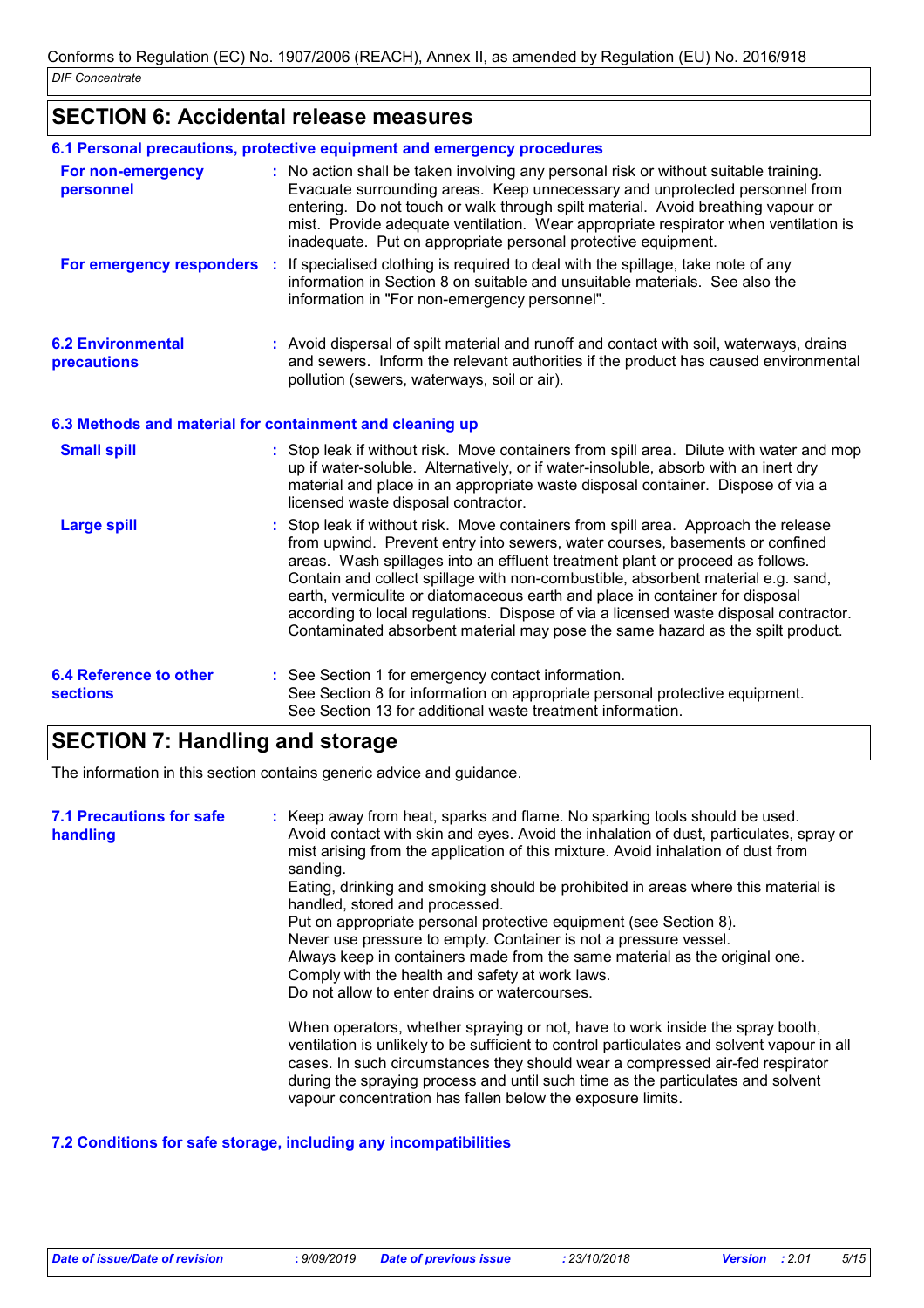## **SECTION 7: Handling and storage**

Store in accordance with local regulations.

#### **Notes on joint storage**

Keep away from: oxidising agents, strong alkalis, strong acids.

#### **Additional information on storage conditions**

Observe label precautions. Store in a dry, cool and well-ventilated area. Keep away from heat and direct sunlight. Keep away from sources of ignition. No smoking. Prevent unauthorised access. Containers that have been opened must be carefully resealed and kept upright to prevent leakage.

#### **7.3 Specific end use(s)**

**Recommendations :**

: Not available. Not available.

**Industrial sector specific : solutions**

# **SECTION 8: Exposure controls/personal protection**

The information in this section contains generic advice and guidance. Information is provided based on typical anticipated uses of the product. Additional measures might be required for bulk handling or other uses that could significantly increase worker exposure or environmental releases.

#### **8.1 Control parameters**

#### **Occupational exposure limits**

| <b>Product/ingredient name</b>   | <b>Exposure limit values</b>                                                                                                                                                                         |
|----------------------------------|------------------------------------------------------------------------------------------------------------------------------------------------------------------------------------------------------|
| (2-methoxymethylethoxy) propanol | EH40/2005 WELs (United Kingdom (UK), 12/2011). Absorbed<br>through skin.<br>TWA: $308 \text{ mg/m}^3$ 8 hours.<br>TWA: 50 ppm 8 hours.                                                               |
| procedures                       | <b>Recommended monitoring</b> : If this product contains ingredients with exposure limits, personal, workplace<br>atmosphere or biological monitoring may be required to determine the effectiveness |

atmosphere or biological monitoring may be required to determine the effectiveness of the ventilation or other control measures and/or the necessity to use respiratory protective equipment. Reference should be made to monitoring standards, such as the following: European Standard EN 689 (Workplace atmospheres - Guidance for the assessment of exposure by inhalation to chemical agents for comparison with limit values and measurement strategy) European Standard EN 14042 (Workplace atmospheres - Guide for the application and use of procedures for the assessment of exposure to chemical and biological agents) European Standard EN 482 (Workplace atmospheres - General requirements for the performance of procedures for the measurement of chemical agents) Reference to national guidance documents for methods for the determination of hazardous substances will also be required.

#### **DNELs/DMELs**

| <b>Product/ingredient name</b>  | <b>Type</b> | <b>Exposure</b>         | <b>Value</b>                     | <b>Population</b>                    | <b>Effects</b> |
|---------------------------------|-------------|-------------------------|----------------------------------|--------------------------------------|----------------|
| (2-methoxymethylethoxy)propanol | <b>DNEL</b> | Long term Dermal        | 65 mg/kg<br>bw/day               | Workers                              | Systemic       |
|                                 | <b>DNEL</b> | Long term<br>Inhalation | $310$ mg/m <sup>3</sup>          | Workers                              | Systemic       |
|                                 | <b>DNEL</b> | Long term Dermal        | 15 mg/kg<br>bw/day               | General<br>population<br>[Consumers] | Systemic       |
|                                 | <b>DNEL</b> | Long term<br>Inhalation | $37,2 \text{ mg/m}^3$            | General<br>population<br>[Consumers] | Systemic       |
|                                 | <b>DNEL</b> | Long term Oral          | $1,67 \, \text{mg}$<br>kg bw/day | General<br>population<br>[Consumers] | Systemic       |

#### **PNECs**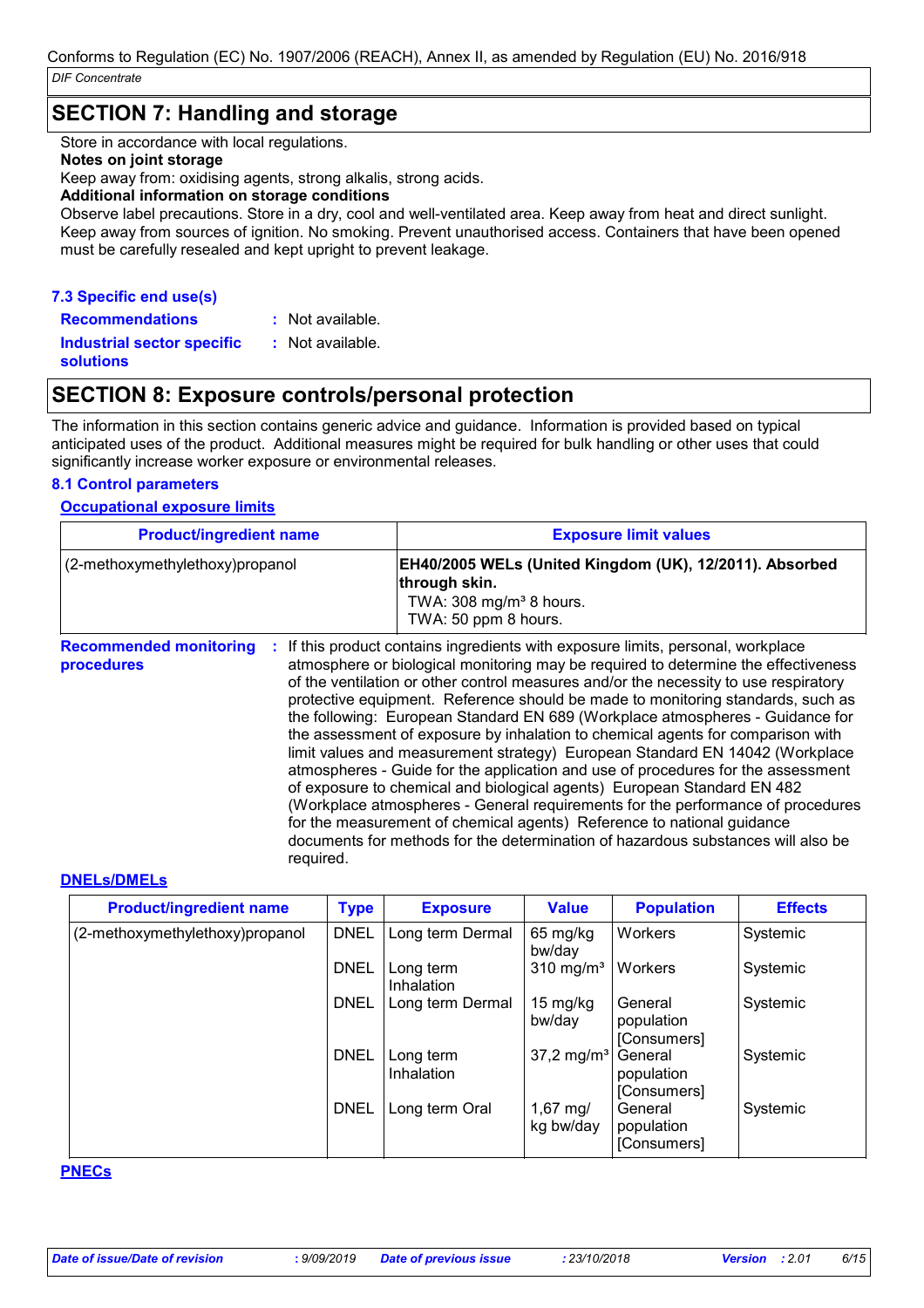| <b>SECTION 8: Exposure controls/personal protection</b> |                                  |                           |                  |                           |  |  |
|---------------------------------------------------------|----------------------------------|---------------------------|------------------|---------------------------|--|--|
|                                                         | <b>Product/ingredient name</b>   | <b>Compartment Detail</b> | <b>Value</b>     | <b>Method Detail</b>      |  |  |
|                                                         | (2-methoxymethylethoxy) propanol | Fresh water               | $19$ mg/l        | <b>Assessment Factors</b> |  |  |
|                                                         |                                  | Marine                    | $1,9$ mg/l       | <b>Assessment Factors</b> |  |  |
|                                                         |                                  | Fresh water sediment      | $70,2$ mg/kg dwt |                           |  |  |
|                                                         |                                  | Marine water sediment     | $7,02$ mg/kg dwt | $\overline{\phantom{0}}$  |  |  |
|                                                         |                                  | Soil                      | 2,74 mg/kg       |                           |  |  |
|                                                         |                                  | Sewage Treatment          | 4168 mg/l        |                           |  |  |
|                                                         |                                  | Plant                     |                  |                           |  |  |

| <b>8.2 Exposure controls</b>                      |                                                                                                                                                                                                                                                                                                                                                                                                   |
|---------------------------------------------------|---------------------------------------------------------------------------------------------------------------------------------------------------------------------------------------------------------------------------------------------------------------------------------------------------------------------------------------------------------------------------------------------------|
| <b>Appropriate engineering</b><br><b>controls</b> | : Provide adequate ventilation. Where reasonably practicable, this should be<br>achieved by the use of local exhaust ventilation and good general extraction. If<br>these are not sufficient to maintain concentrations of particulates and solvent<br>vapours below the OEL, suitable respiratory protection must be worn.                                                                       |
| <b>Individual protection measures</b>             |                                                                                                                                                                                                                                                                                                                                                                                                   |
| <b>Hygiene measures</b>                           | : Wash hands, forearms and face thoroughly after handling chemical products, before<br>eating, smoking and using the lavatory and at the end of the working period.<br>Appropriate techniques should be used to remove potentially contaminated clothing.<br>Wash contaminated clothing before reusing. Ensure that eyewash stations and<br>safety showers are close to the workstation location. |
| <b>Eye/face protection</b>                        | : Safety eyewear complying with an approved standard should be used when a risk<br>assessment indicates this is necessary to avoid exposure to liquid splashes, mists,<br>gases or dusts. If contact is possible, the following protection should be worn,<br>unless the assessment indicates a higher degree of protection: chemical splash<br>goggles.                                          |

#### **Skin protection**

#### **Hand protection**

There is no one glove material or combination of materials that will give unlimited resistance to any individual or combination of chemicals.

The breakthrough time must be greater than the end use time of the product.

The instructions and information provided by the glove manufacturer on use, storage, maintenance and replacement must be followed.

Gloves should be replaced regularly and if there is any sign of damage to the glove material.

Always ensure that gloves are free from defects and that they are stored and used correctly.

The performance or effectiveness of the glove may be reduced by physical/chemical damage and poor maintenance.

Barrier creams may help to protect the exposed areas of the skin but should not be applied once exposure has occurred.

| <b>Gloves</b>                | : For prolonged or repeated handling, use the following type of gloves:                                                                                                                                                                                           |
|------------------------------|-------------------------------------------------------------------------------------------------------------------------------------------------------------------------------------------------------------------------------------------------------------------|
|                              | Recommended: > 8 hours (breakthrough time): gloves : nitrile rubber (0.5mm)                                                                                                                                                                                       |
|                              | The recommendation for the type or types of glove to use when handling this<br>product is based on information from the following source:                                                                                                                         |
|                              | EN 374                                                                                                                                                                                                                                                            |
|                              | The user must check that the final choice of type of glove selected for handling this<br>product is the most appropriate and takes into account the particular conditions of<br>use, as included in the user's risk assessment.                                   |
| <b>Body protection</b>       | : Personal protective equipment for the body should be selected based on the task<br>being performed and the risks involved and should be approved by a specialist<br>before handling this product. Recommended: Wear overalls or long sleeved shirt.<br>(EN 467) |
| <b>Other skin protection</b> | : Appropriate footwear and any additional skin protection measures should be<br>selected based on the task being performed and the risks involved and should be<br>approved by a specialist before handling this product.                                         |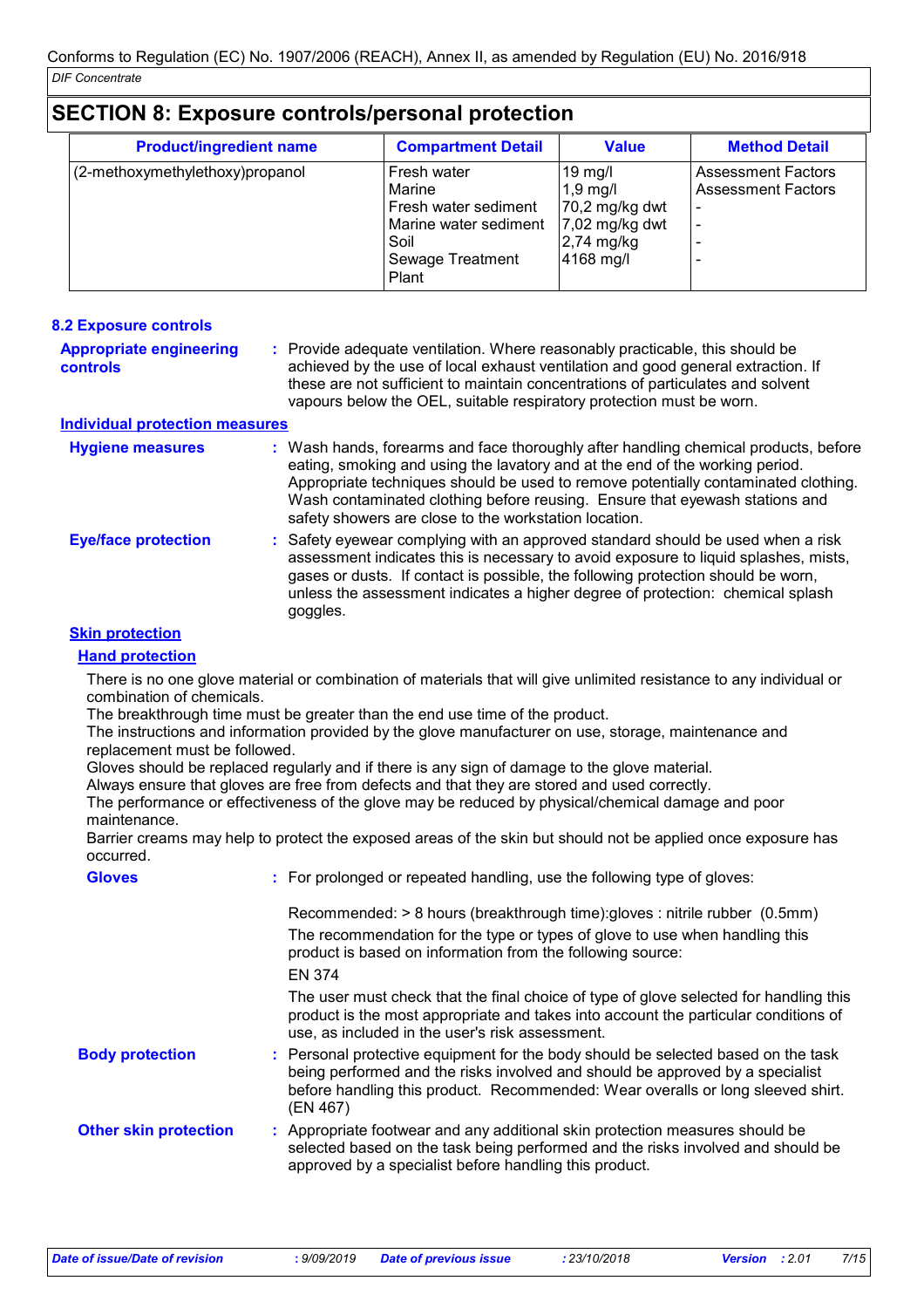# **SECTION 8: Exposure controls/personal protection**

| <b>Respiratory protection</b>                    | Based on the hazard and potential for exposure, select a respirator that meets the<br>appropriate standard or certification. Respirators must be used according to a<br>respiratory protection program to ensure proper fitting, training, and other important<br>aspects of use. Recommended: organic vapour filter (Type A) (EN 140) |
|--------------------------------------------------|----------------------------------------------------------------------------------------------------------------------------------------------------------------------------------------------------------------------------------------------------------------------------------------------------------------------------------------|
| <b>Environmental exposure</b><br><b>controls</b> | Emissions from ventilation or work process equipment should be checked to ensure<br>they comply with the requirements of environmental protection legislation. In some<br>cases, fume scrubbers, filters or engineering modifications to the process<br>equipment will be necessary to reduce emissions to acceptable levels.          |

# **SECTION 9: Physical and chemical properties**

|    | 9.1 Information on basic physical and chemical properties |
|----|-----------------------------------------------------------|
|    |                                                           |
| ÷  | Liquid.                                                   |
|    | Not available.                                            |
|    | Not available.                                            |
|    | : Not available.                                          |
|    | 7,7 [Conc. (% w/w): 100%]                                 |
| t. | Not available.                                            |
| t. | Not available.                                            |
|    | : Closed cup: >75°C                                       |
|    | : Not available.                                          |
|    | : Not available.                                          |
|    | : Not available.                                          |
|    | Not available.                                            |
|    | : Not available.                                          |
|    | $: 0.95$ to 1                                             |
|    | : Not available.                                          |
|    | <b>Partition coefficient: n-octanol/: Not available.</b>  |
|    | : Not available.                                          |
|    | : Not available.                                          |
|    | : Not available.                                          |
|    | Not available.                                            |
|    |                                                           |
|    |                                                           |

### **9.2 Other information**

No additional information.

# **SECTION 10: Stability and reactivity**

| <b>10.1 Reactivity</b>                     | : No specific test data related to reactivity available for this product or its ingredients. |              |                          |      |
|--------------------------------------------|----------------------------------------------------------------------------------------------|--------------|--------------------------|------|
| <b>10.2 Chemical stability</b>             | : Stable under recommended storage and handling conditions (see Section 7).                  |              |                          |      |
| 10.3 Possibility of<br>hazardous reactions | : Under normal conditions of storage and use, hazardous reactions will not occur.            |              |                          |      |
| <b>10.4 Conditions to avoid</b>            | : When exposed to high temperatures may produce hazardous decomposition<br>products.         |              |                          |      |
| Date of issue/Date of revision             | <b>Date of previous issue</b><br>: 9/09/2019                                                 | : 23/10/2018 | <b>Version</b><br>: 2.01 | 8/15 |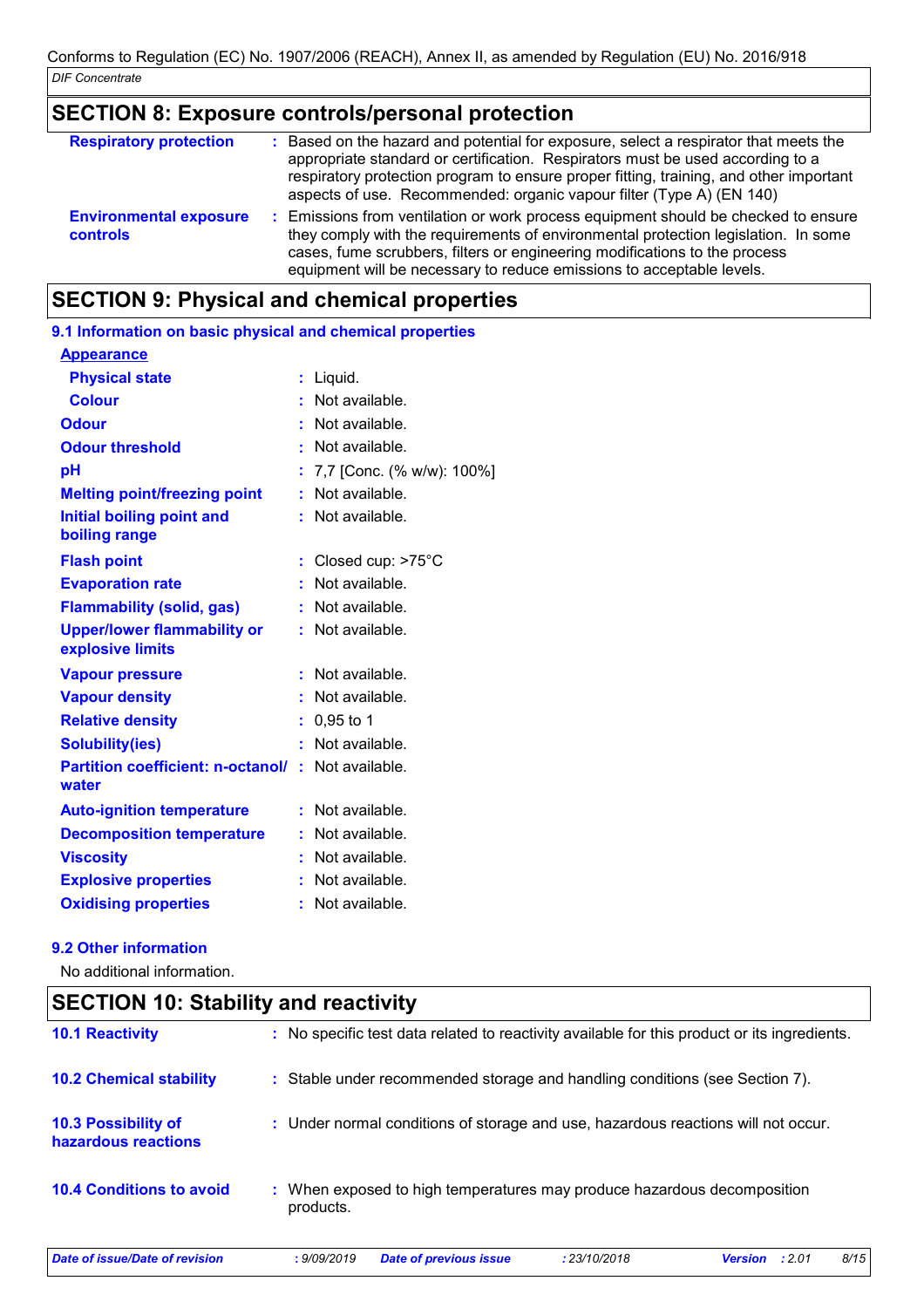### **SECTION 10: Stability and reactivity**

| 10.5 Incompatible materials                     | Keep away from the following materials to prevent strong exothermic reactions:<br>oxidising agents, strong alkalis, strong acids.                                                             |
|-------------------------------------------------|-----------------------------------------------------------------------------------------------------------------------------------------------------------------------------------------------|
| <b>10.6 Hazardous</b><br>decomposition products | : Under normal conditions of storage and use, hazardous decomposition products<br>should not be produced.<br>If involved in a fire, toxic gases including CO, CO2 and smoke can be generated. |
| SECTION 11: Tovicological information           |                                                                                                                                                                                               |

# **SECTION 11: Toxicological information**

### **11.1 Information on toxicological effects**

### **Acute toxicity**

| <b>Product/ingredient name</b>           | <b>Result</b> | <b>Species</b> | <b>Dose</b>               | <b>Exposure</b> |
|------------------------------------------|---------------|----------------|---------------------------|-----------------|
| $(2-methoxymethylethoxy)$<br>propanol    | ILD50 Dermal  | Rat            | 9500 mg/kg                |                 |
| Alcohols, C9-11, ethoxylated LD50 Dermal | LD50 Oral     | Rabbit<br>Rat  | 2000 mg/kg<br>>1378 mg/kg |                 |
| Amylase, α-                              | LD50 Oral     | Rat            | >7500 mg/kg               |                 |

**Conclusion/Summary :** Based on available data, the classification criteria are not met.

### **Acute toxicity estimates**

Not available.

### **Irritation/Corrosion**

| <b>Product/ingredient name</b>      | <b>Result</b>        | <b>Species</b> | <b>Score</b> | <b>Exposure</b>                        | <b>Observation</b> |
|-------------------------------------|----------------------|----------------|--------------|----------------------------------------|--------------------|
| (2-methoxymethylethoxy)<br>propanol | Eyes - Mild irritant | Human          |              | 8 milligrams                           |                    |
|                                     | Eyes - Mild irritant | Rabbit         |              | $24$ hours 500 $\vert$ -<br>milligrams |                    |
|                                     | Skin - Mild irritant | Rabbit         |              | 500<br>milligrams                      |                    |

#### **Conclusion/Summary**

**Skin Example 2018 :** Based on available data, the classification criteria are not met.

- **Eyes :** Causes serious eye irritation.
- 
- **Respiratory :** Based on available data, the classification criteria are not met.

#### **Sensitisation**

| <b>Product/ingredient name</b>      | <b>Route of</b><br>exposure | <b>Species</b> | <b>Result</b>   |
|-------------------------------------|-----------------------------|----------------|-----------------|
| (2-methoxymethylethoxy)<br>propanol | skin                        | Guinea pig     | Not sensitizing |
| Alcohols, C9-11, ethoxylated   skin |                             | Guinea pig     | Not sensitizing |

#### **Conclusion/Summary**

**Skin Example 2018 :** Based on available data, the classification criteria are not met.

**Respiratory :** Based on available data, the classification criteria are not met.

**Mutagenicity**

| <b>Product/ingredient name</b>      | <b>Test</b>     | <b>Experiment</b>                                                   | <b>Result</b> |
|-------------------------------------|-----------------|---------------------------------------------------------------------|---------------|
| (2-methoxymethylethoxy)<br>propanol | <b>OECD 471</b> | Subject: Bacteria                                                   | Negative      |
| Alcohols, C9-11, ethoxylated        |                 | Experiment: In vivo<br>Subject: Mammalian-Animal                    | Negative      |
| <b>Conclusion/Summary</b>           |                 | : Based on available data, the classification criteria are not met. |               |
| <b>Carcinogenicity</b>              |                 |                                                                     |               |
| <b>Conclusion/Summary</b>           |                 | Based on available data, the classification criteria are not met.   |               |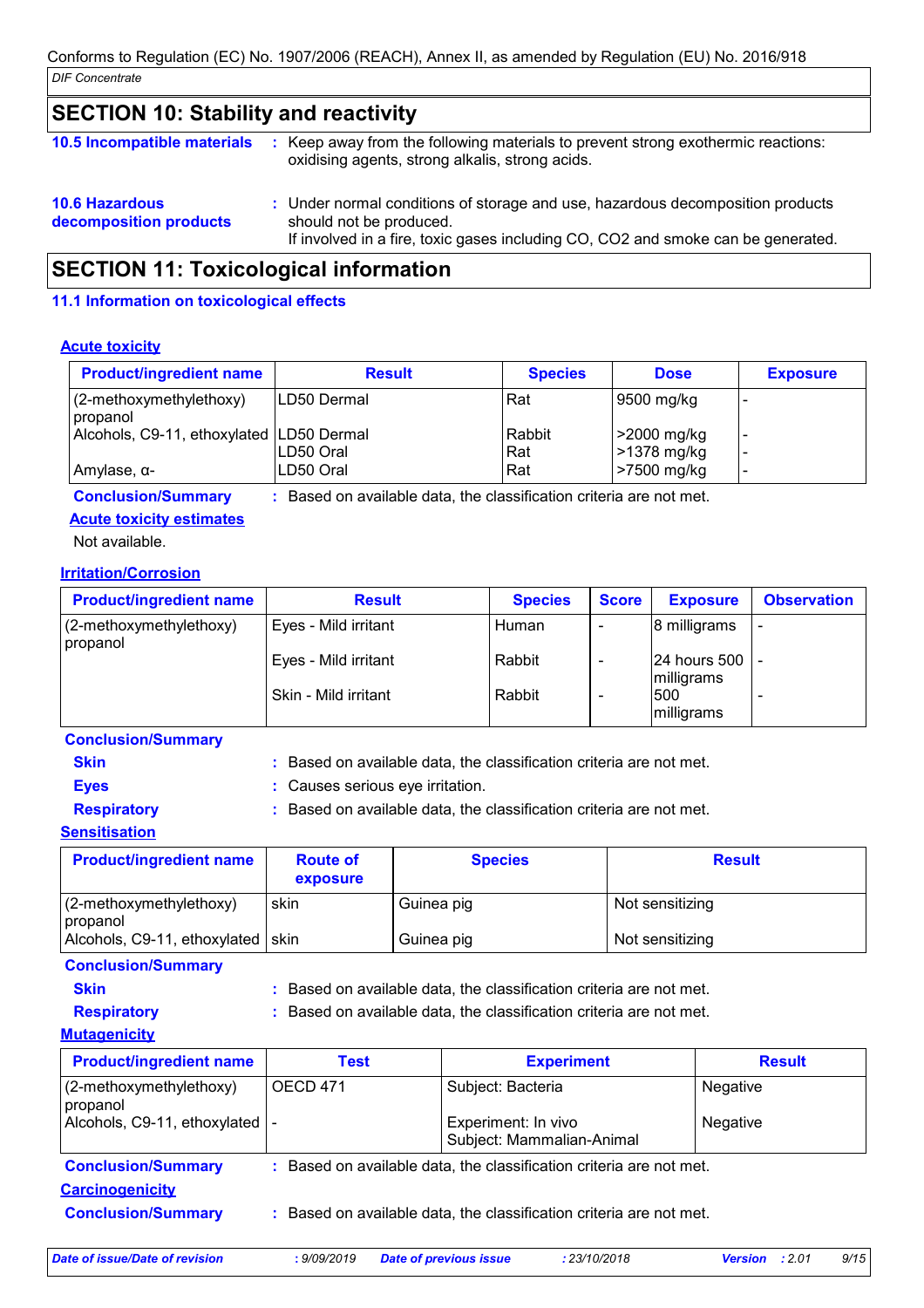### **SECTION 11: Toxicological information**

#### **Reproductive toxicity**

**Conclusion/Summary :** Based on available data, the classification criteria are not met.

#### **Teratogenicity**

**Conclusion/Summary :** Based on available data, the classification criteria are not met. **Specific target organ toxicity (single exposure)**

| <b>Product/ingredient name</b> | <b>Category</b> | <b>Route of</b><br>exposure | <b>Target organs</b>            |
|--------------------------------|-----------------|-----------------------------|---------------------------------|
| N,N-dimethyl 9-decenamide      | Category 3      | Not applicable.             | Respiratory tract<br>irritation |

#### **Specific target organ toxicity (repeated exposure)**

Not available.

#### **Aspiration hazard**

Not available.

#### **Delayed and immediate effects as well as chronic effects from short and long-term exposure**

| <b>Short term exposure</b>                        |                                                                     |
|---------------------------------------------------|---------------------------------------------------------------------|
| <b>Potential immediate</b><br>effects             | $:$ Not available.                                                  |
| <b>Potential delayed effects</b>                  | : Not available.                                                    |
| <b>Long term exposure</b>                         |                                                                     |
| <b>Potential immediate</b><br>effects             | : Not available.                                                    |
| <b>Potential delayed effects : Not available.</b> |                                                                     |
| <b>Potential chronic health effects</b>           |                                                                     |
| Not available.                                    |                                                                     |
| <b>Conclusion/Summary</b>                         | : Based on available data, the classification criteria are not met. |
| <b>General</b>                                    | : No known significant effects or critical hazards.                 |
| <b>Carcinogenicity</b>                            | : No known significant effects or critical hazards.                 |
| <b>Mutagenicity</b>                               | : No known significant effects or critical hazards.                 |
| <b>Teratogenicity</b>                             | : No known significant effects or critical hazards.                 |
| <b>Developmental effects</b>                      | : No known significant effects or critical hazards.                 |
| <b>Fertility effects</b>                          | : No known significant effects or critical hazards.                 |
| <b>Other information</b>                          | $:$ Not available.                                                  |

### **SECTION 12: Ecological information**

#### **12.1 Toxicity**

There are no data available on the mixture itself. Do not allow to enter drains or watercourses.

The mixture has been assessed following the summation method of the CLP Regulation (EC) No 1272/2008 and is not classified as hazardous to the environment, but contains substance(s) hazardous to the environment. See section 3 for details.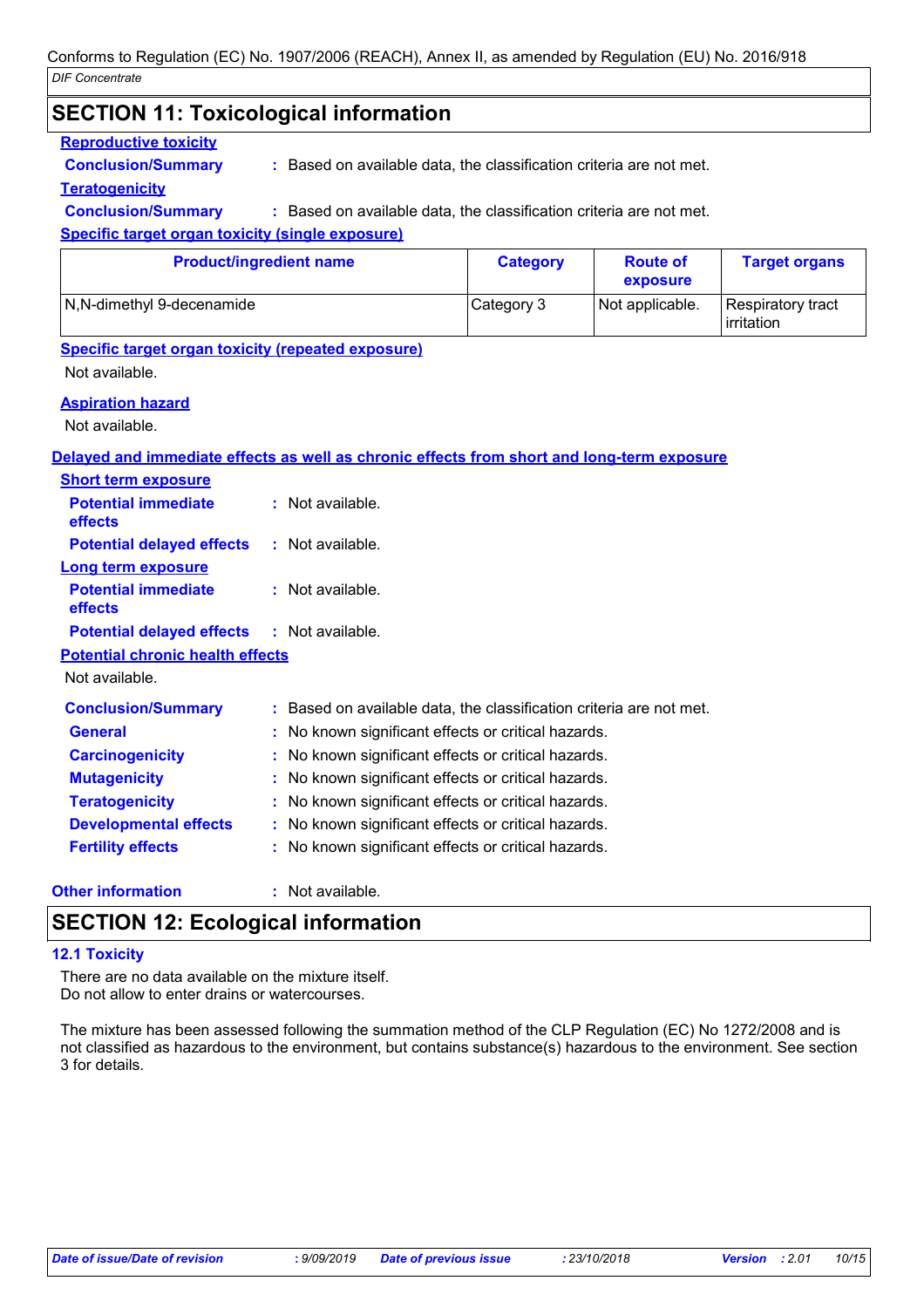# **SECTION 12: Ecological information**

| <b>Product/ingredient name</b>      | <b>Result</b>                    | <b>Species</b>                                | <b>Exposure</b> |
|-------------------------------------|----------------------------------|-----------------------------------------------|-----------------|
| (2-methoxymethylethoxy)<br>propanol | Acute EC10 4168 mg/l             | Bacteria - Pseudomonas putida                 |                 |
|                                     | Chronic NOEC 0,5 mg/l            | Daphnia spec.                                 | 22 days         |
| Alcohols, C9-11, ethoxylated        | Acute EC50 1 to 10 mg/l          | Algae                                         | 72 hours        |
|                                     | Acute EC50 5,36 mg/l Fresh water | Crustaceans - Ceriodaphnia<br>dubia - Neonate | 48 hours        |
|                                     | Acute EC50 2686 µg/l Fresh water | Daphnia spec. - Daphnia<br>magna - Neonate    | 48 hours        |
|                                     | Acute LC50 8500 µg/l Fresh water | Fish - Pimephales promelas                    | 96 hours        |
| Amylase, $\alpha$ -                 | Acute EC50 3865 mg/l Fresh water | Crustaceans - Ceriodaphnia<br>dubia - Neonate | 48 hours        |

**Conclusion/Summary :** Based on available data, the classification criteria are not met.

### **12.2 Persistence and degradability**

| <b>Product/ingredient name</b>      | <b>Test</b>                                                                                                                 | <b>Result</b>             |                   | <b>Dose</b> | <b>Inoculum</b>         |
|-------------------------------------|-----------------------------------------------------------------------------------------------------------------------------|---------------------------|-------------------|-------------|-------------------------|
| (2-methoxymethylethoxy)<br>propanol | OECD 302B                                                                                                                   | 93 % - Readily - 13 days  |                   |             |                         |
|                                     | OECD 301F                                                                                                                   | 75 % - Readily - 28 days  |                   |             |                         |
| Alcohols, C9-11, ethoxylated        |                                                                                                                             | >60 % - Readily - 28 days |                   |             |                         |
| <b>Conclusion/Summary</b>           | : Based on available data, the classification criteria are not met. This product has not<br>been tested for biodegradation. |                           |                   |             |                         |
| <b>Product/ingredient name</b>      | <b>Aquatic half-life</b>                                                                                                    |                           | <b>Photolysis</b> |             | <b>Biodegradability</b> |

(2-methoxymethylethoxy) |-<br>propanol Readily

Alcohols, C9-11, ethoxylated |-  $\qquad \qquad$  |-  $\qquad \qquad$  | Readily

### **12.3 Bioaccumulative potential**

(2-methoxymethylethoxy)

| <b>Product/ingredient name</b>         | $\mathsf{LogP}_\mathsf{ow}$ | <b>BCF</b> | <b>Potential</b> |
|----------------------------------------|-----------------------------|------------|------------------|
| $(2$ -methoxymethylethoxy)<br>propanol | 0.004                       | $<$ 100    | l low            |
| Alcohols, C9-11, ethoxylated   4,5     |                             |            | high             |

#### **Mobility :** Nonvolatile liquid. **12.4 Mobility in soil Soil/water partition coefficient (KOC) :** Not available.

#### **12.5 Results of PBT and vPvB assessment**

This mixture does not contain any substances that are assessed to be a PBT or a vPvB.

**12.6 Other adverse effects** : No known significant effects or critical hazards.

### **SECTION 13: Disposal considerations**

The information in this section contains generic advice and guidance.

#### **13.1 Waste treatment methods**

#### **Product**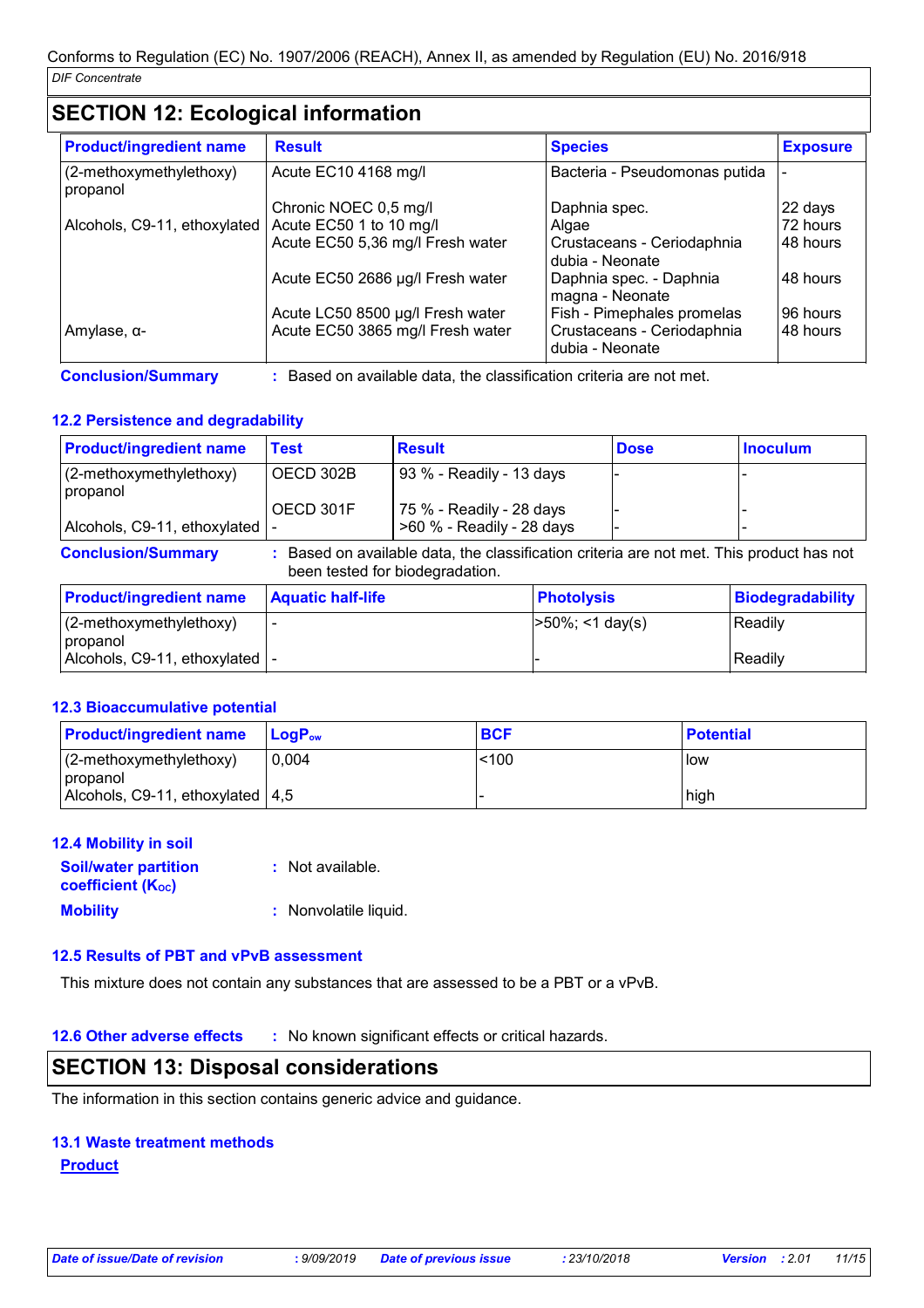### **SECTION 13: Disposal considerations**

| <b>Methods of disposal</b>     | : The generation of waste should be avoided or minimised wherever possible.<br>Disposal of this product, solutions and any by-products should at all times comply<br>with the requirements of environmental protection and waste disposal legislation<br>and any regional local authority requirements. Dispose of surplus and non-<br>recyclable products via a licensed waste disposal contractor. Waste should not be<br>disposed of untreated to the sewer unless fully compliant with the requirements of<br>all authorities with jurisdiction. |  |
|--------------------------------|------------------------------------------------------------------------------------------------------------------------------------------------------------------------------------------------------------------------------------------------------------------------------------------------------------------------------------------------------------------------------------------------------------------------------------------------------------------------------------------------------------------------------------------------------|--|
| <b>Hazardous waste</b>         | $:$ Yes.                                                                                                                                                                                                                                                                                                                                                                                                                                                                                                                                             |  |
| <b>Disposal considerations</b> | Do not allow to enter drains or watercourses.<br>Dispose of according to all federal, state and local applicable regulations.<br>If this product is mixed with other wastes, the original waste product code may no<br>longer apply and the appropriate code should be assigned.<br>For further information, contact your local waste authority.                                                                                                                                                                                                     |  |

#### **European waste catalogue (EWC)**

The European Waste Catalogue classification of this product, when disposed of as waste, is:

| Waste code | <b>Waste designation</b>                                                                          |
|------------|---------------------------------------------------------------------------------------------------|
| $1080117*$ | wastes from paint or varnish removal containing organic solvents or other hazardous<br>substances |

#### **Packaging**

| <u>rachaumu</u>                |                                                                                                                                                                                                                                                                                                                                              |  |
|--------------------------------|----------------------------------------------------------------------------------------------------------------------------------------------------------------------------------------------------------------------------------------------------------------------------------------------------------------------------------------------|--|
| <b>Methods of disposal</b>     | : The generation of waste should be avoided or minimised wherever possible. Waste<br>packaging should be recycled. Incineration or landfill should only be considered<br>when recycling is not feasible.                                                                                                                                     |  |
| <b>Disposal considerations</b> | : Using information provided in this safety data sheet, advice should be obtained from<br>the relevant waste authority on the classification of empty containers.<br>Empty containers must be scrapped or reconditioned.<br>Dispose of containers contaminated by the product in accordance with local or<br>national legal provisions.      |  |
| <b>Special precautions</b>     | : This material and its container must be disposed of in a safe way. Care should be<br>taken when handling emptied containers that have not been cleaned or rinsed out.<br>Empty containers or liners may retain some product residues. Avoid dispersal of<br>spilt material and runoff and contact with soil, waterways, drains and sewers. |  |

### **SECTION 14: Transport information**

|                                           | <b>ADR/RID</b> | <b>ADN</b>     | <b>IMDG</b>    | <b>IATA</b>    |
|-------------------------------------------|----------------|----------------|----------------|----------------|
| 14.1 UN number                            | Not regulated. | Not regulated. | Not regulated. | Not regulated. |
| 14.2 UN proper<br>shipping name           | $\blacksquare$ |                |                |                |
| <b>14.3 Transport</b><br>hazard class(es) |                |                |                |                |
| 14.4 Packing<br>group                     |                |                |                |                |
| 14.5<br><b>Environmental</b><br>hazards   | No.            | No.            | No.            | No.            |
| <b>Additional</b><br>information          |                |                |                |                |

**14.6 Special precautions for : Transport within user's premises: always transport in closed containers that are user** upright and secure. Ensure that persons transporting the product know what to do in the event of an accident or spillage.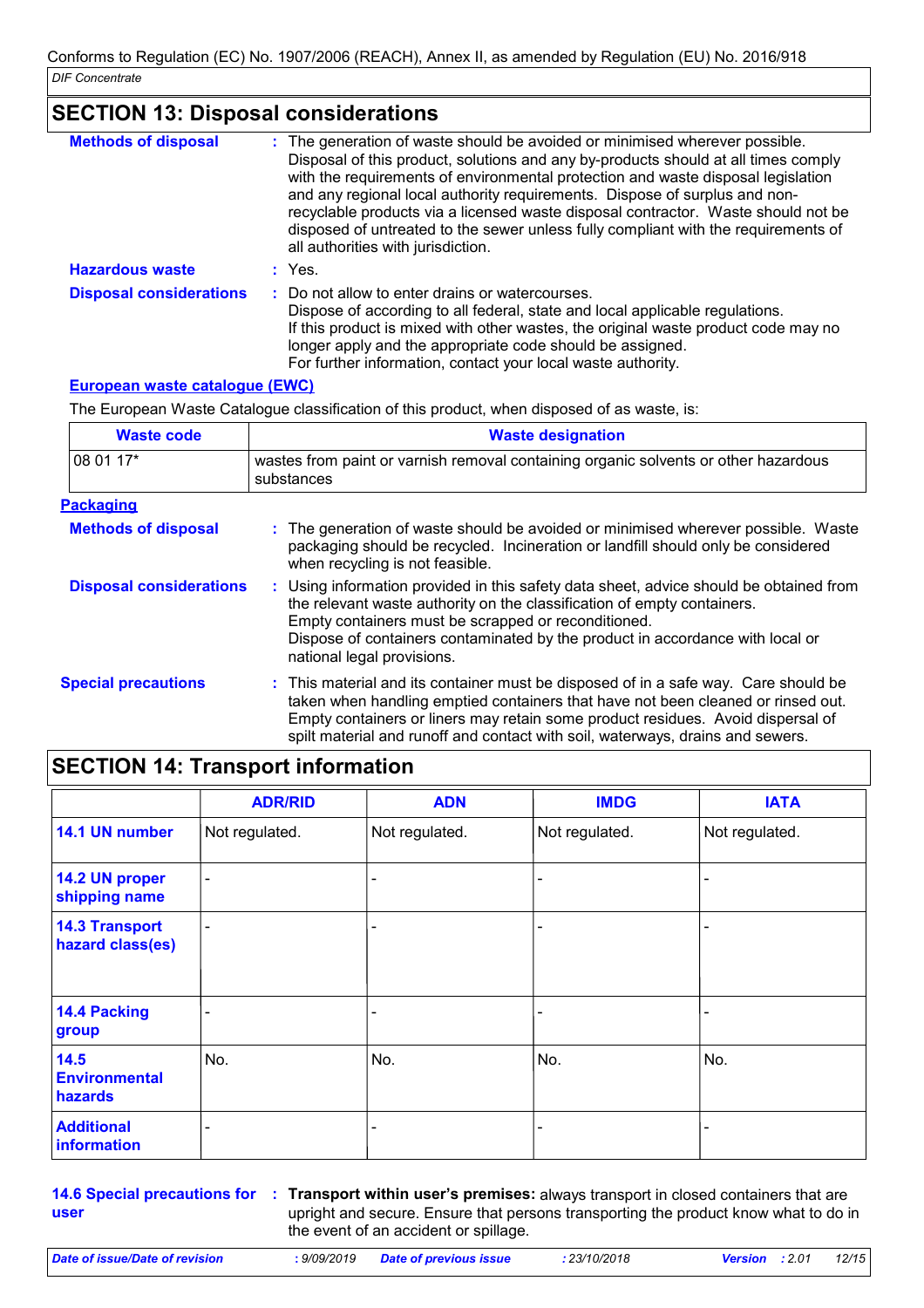*DIF Concentrate* Conforms to Regulation (EC) No. 1907/2006 (REACH), Annex II, as amended by Regulation (EU) No. 2016/918

### **SECTION 14: Transport information**

### **SECTION 15: Regulatory information**

#### **15.1 Safety, health and environmental regulations/legislation specific for the substance or mixture**

**EU Regulation (EC) No. 1907/2006 (REACH)**

**Annex XIV - List of substances subject to authorisation**

#### **Annex XIV**

None of the components are listed.

**Substances of very high concern**

None of the components are listed.

**Annex XVII - Restrictions** : Not applicable.

# **on the manufacture,**

**placing on the market and use of certain dangerous substances, mixtures and articles**

#### **Other EU regulations**

**VOC for Ready-for-Use Mixture :** Not applicable.

**Europe inventory :** All components are listed or exempted.

**Ozone depleting substances (1005/2009/EU)**

Not listed.

#### **Prior Informed Consent (PIC) (649/2012/EU)**

Not listed.

#### **Seveso Directive**

This product is not controlled under the Seveso Directive.

The information contained in this safety data sheet does not constitute the user's own assessment of workplace risks, as required by other health and safety legislation. The provisions of the national health and safety at work regulations apply to the use of this product at work.

**References :**

EH40/2005 Workplace exposure limits Conforms to Regulation (EC) No. 1907/2006 (REACH), Annex II, as amended by Regulation (EU) No. 2016/918

#### **International regulations**

| <b>Chemical Weapon Convention List Schedules I, II &amp; III Chemicals</b> |
|----------------------------------------------------------------------------|
| Not listed.                                                                |
| <u>Montreal Protocol (Annexes A, B, C, E)</u>                              |
| Not listed.                                                                |
| <u>Stockholm Convention on Persistent Organic Pollutants</u>               |
| Not listed.                                                                |
| <b>Rotterdam Convention on Prior Informed Consent (PIC)</b>                |
| Not listed.                                                                |
| <b>UNECE Aarhus Protocol on POPs and Heavy Metals</b>                      |
| Not listed.                                                                |

**CN code :** 3814 00 90

### **International lists**

**National inventory**

**Australia :** Not determined.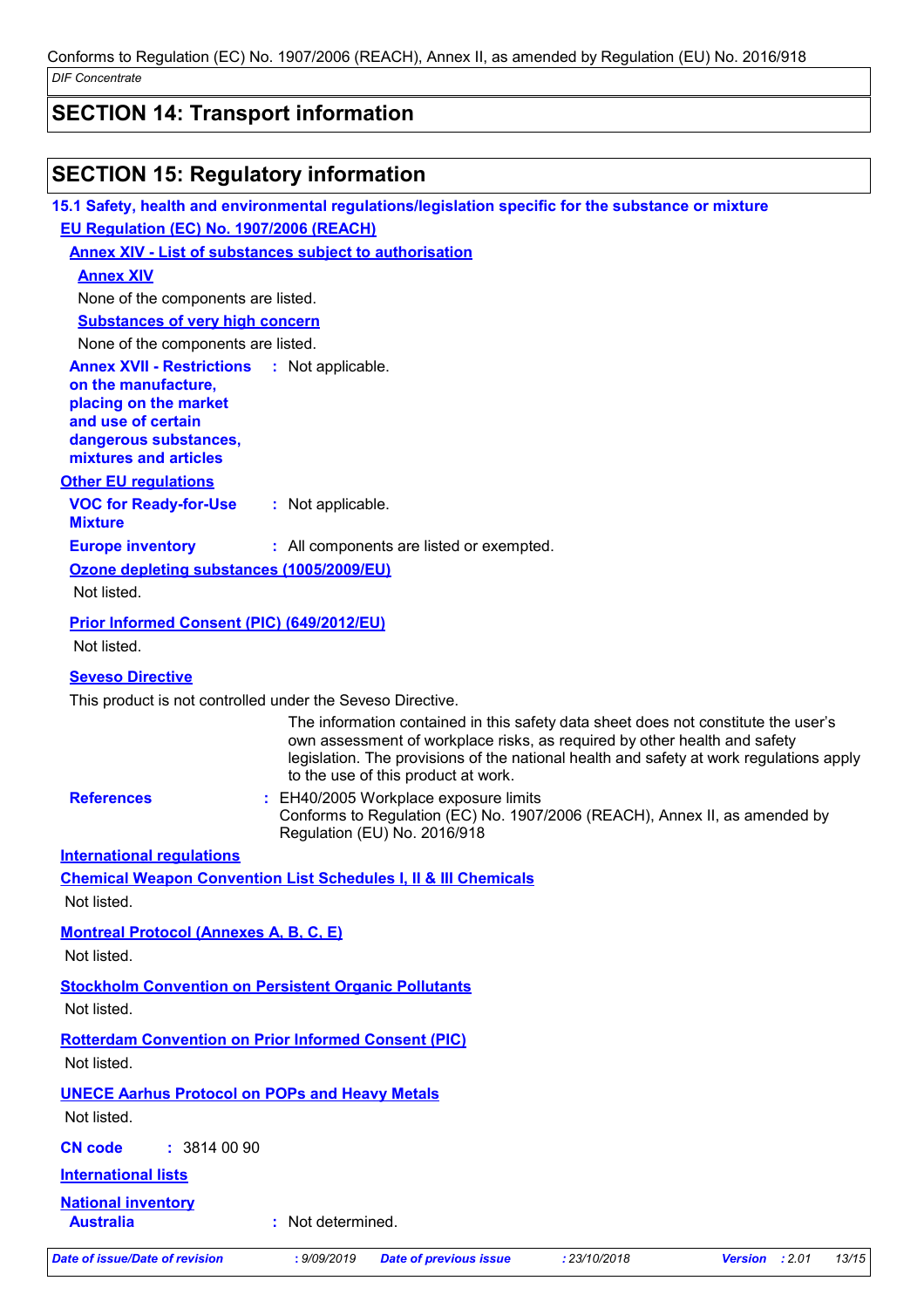# **SECTION 15: Regulatory information**

| <b>Canada</b>            | : Not determined.                                                                    |
|--------------------------|--------------------------------------------------------------------------------------|
| <b>China</b>             | : Not determined.                                                                    |
| <b>Japan</b>             | : Japan inventory (ENCS): Not determined.<br>Japan inventory (ISHL): Not determined. |
| <b>Malaysia</b>          | : Not determined                                                                     |
| <b>New Zealand</b>       | : Not determined.                                                                    |
| <b>Philippines</b>       | : Not determined.                                                                    |
| <b>Republic of Korea</b> | : Not determined.                                                                    |
| Taiwan                   | : Not determined.                                                                    |
| <b>Turkey</b>            | : Not determined.                                                                    |
| <b>United States</b>     | Not determined.                                                                      |
| <b>Thailand</b>          | : Not determined.                                                                    |
| <b>Viet Nam</b>          | : Not determined.                                                                    |
|                          |                                                                                      |

**15.2 Chemical safety** 

**:** No Chemical Safety Assessment has been carried out.

**assessment**

# **SECTION 16: Other information**

|                                      | Indicates information that has changed from previously issued version.                                                                                                                                                                                                                                                                                                                          |
|--------------------------------------|-------------------------------------------------------------------------------------------------------------------------------------------------------------------------------------------------------------------------------------------------------------------------------------------------------------------------------------------------------------------------------------------------|
| <b>Abbreviations and</b><br>acronyms | $:$ ATE = Acute Toxicity Estimate<br>CLP = Classification, Labelling and Packaging Regulation [Regulation (EC) No.<br>1272/2008]<br>DMEL = Derived Minimal Effect Level<br>DNEL = Derived No Effect Level<br>EUH statement = CLP-specific Hazard statement<br>PBT = Persistent, Bioaccumulative and Toxic<br>PNEC = Predicted No Effect Concentration<br><b>RRN = REACH Registration Number</b> |
|                                      | vPvB = Very Persistent and Very Bioaccumulative                                                                                                                                                                                                                                                                                                                                                 |

#### **Procedure used to derive the classification according to Regulation (EC) No. 1272/2008 [CLP/GHS]**

| <b>Classification</b> | <b>Justification</b> |
|-----------------------|----------------------|
| Eye Irrit. 2, H319    | Calculation method   |

### **Full text of H-phrases referred to in sections 2 and 3**

| <b>Full text of abbreviated H</b><br><b>statements</b> | H302<br>H315<br>H318<br>H319<br>H <sub>3</sub> 34<br>H335<br>H412                                                                    | Harmful if swallowed.<br>Causes skin irritation.<br>Causes serious eye damage.<br>Causes serious eye irritation.<br>May cause allergy or asthma symptoms or breathing<br>difficulties if inhaled.<br>May cause respiratory irritation.<br>Harmful to aquatic life with long lasting effects.                                                                                                                              |
|--------------------------------------------------------|--------------------------------------------------------------------------------------------------------------------------------------|---------------------------------------------------------------------------------------------------------------------------------------------------------------------------------------------------------------------------------------------------------------------------------------------------------------------------------------------------------------------------------------------------------------------------|
| <b>Full text of classifications</b><br>[CLP/GHS]       | Acute Tox. 4, H302<br>Eye Dam. 1, H318<br>Eye Irrit. 2, H319<br>Resp. Sens. 1, H334<br>Skin Irrit. 2, H315<br><b>STOT SE 3, H335</b> | ACUTE TOXICITY (oral) - Category 4<br>Aquatic Chronic 3, H412 LONG-TERM (CHRONIC) AQUATIC HAZARD -<br>Category 3<br>SERIOUS EYE DAMAGE/EYE IRRITATION - Category 1<br>SERIOUS EYE DAMAGE/EYE IRRITATION - Category 2<br><b>RESPIRATORY SENSITISATION - Category 1</b><br>SKIN CORROSION/IRRITATION - Category 2<br>SPECIFIC TARGET ORGAN TOXICITY - SINGLE<br><b>EXPOSURE</b> (Respiratory tract irritation) - Category 3 |
| <b>Date of printing</b>                                | : 9/09/2019                                                                                                                          |                                                                                                                                                                                                                                                                                                                                                                                                                           |